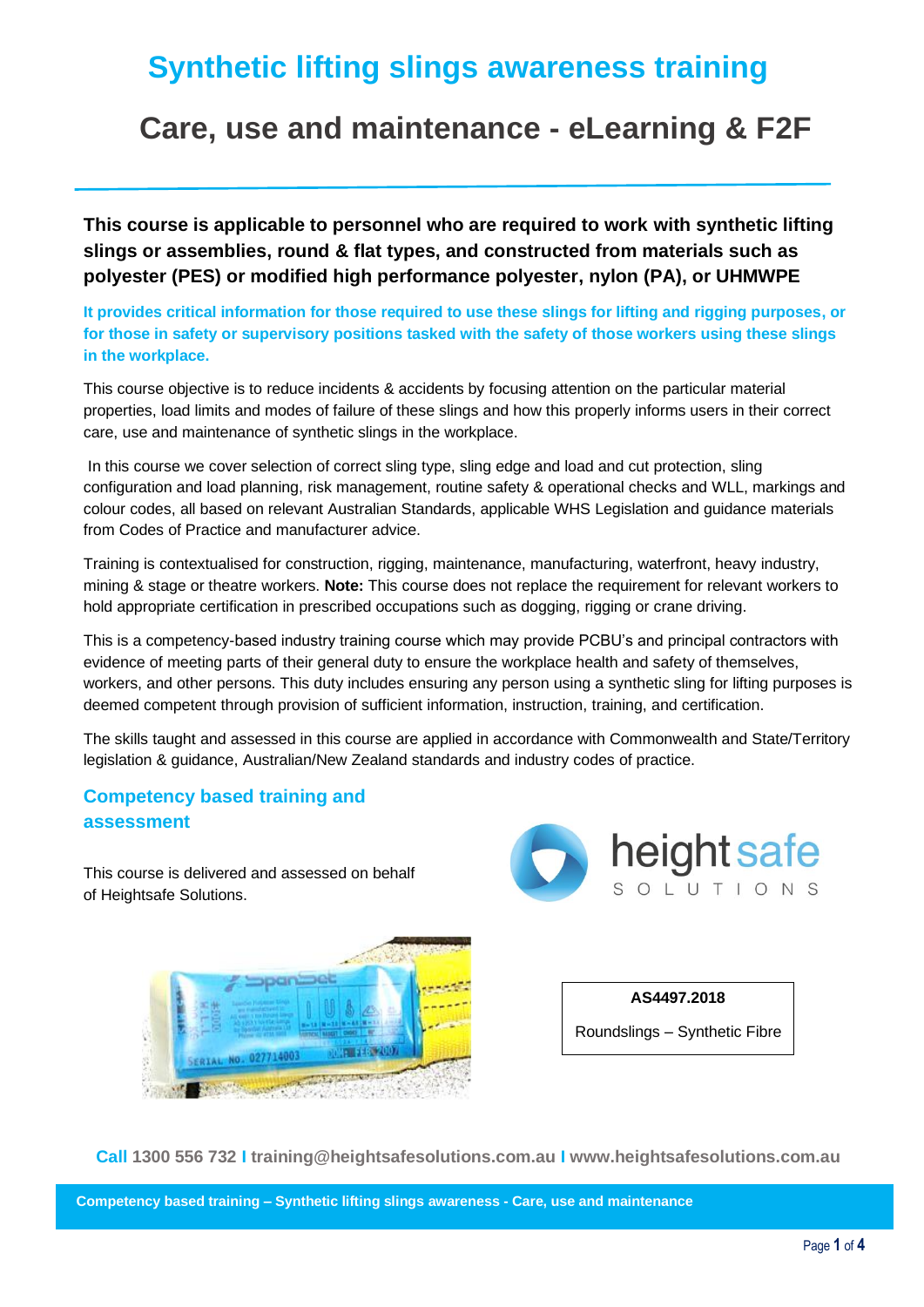Competency based training – Synthetic lifting slings awareness - Care, use and maintenance

# **Outcome**

The outcome below will be awarded to successful participants in this course. The competency-based training certificate will be issued by Heightsafe Solutions.

# **Synthetic lifting slings awareness - care, use & maintenance**

## **Course Delivery**

This course may be delivered as eLearning and / or in the workplace.

**Course Duration** – eLearning 1.5 hours (nominal) eLearning. F2F Half day (nominal)

**Delivery method** – Online and / or F2F

**Maximum class size F2F** – 10

**Course handouts** – electronic learner notes

**Course cost** – eLearning \$90. Ex GST per person. F2F group rate onsite \$2300 ex GST up to 10

\*Travel/accommodation costs may apply. After Hours/Public Holiday + 50%

# **What happens at the course?**

### **Learning Activities**

Delivery of course information and learning activities.

#### **Assessment Activities**

Assessments conducted during face-to-face training session(s) include:

**Performance Tasks – Implement safe slinging practice, identify sling types, limitations and WLL** 

- **C** Recognise synthetic fibre slings and sling assembly types & terminology
- **C** Plan work identifying correct sling, and sling protection for task
- **O** Identify hazards relating to the use synthetic lifting slings
- **O** Apply risk controls for identified hazards for synthetic sling lifts
- **C** Recognise synthetic fibre types and material properties
- **C** Recognise synthetic fibre types of damage & terminology
- **C** Recognise synthetic fibre modes of failure
- **O** Identify sling markings and colour codes
- **O** Identify WLL and safety margins
- **Selecting sling protection products by lifting application**

**Competency based training – Synthetic lifting slings awareness - Care, use and maintenance**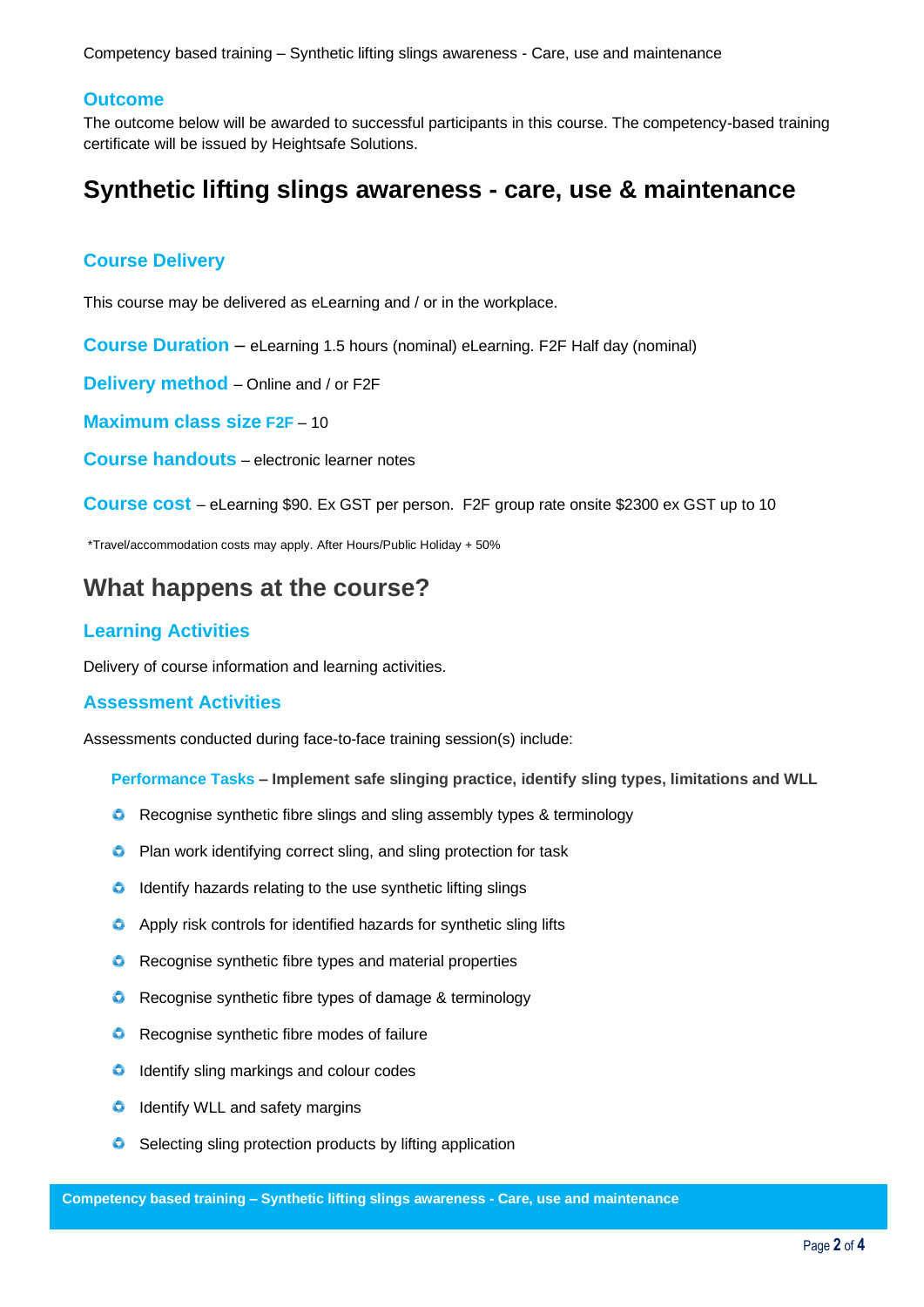Competency based training – Synthetic lifting slings awareness - Care, use and maintenance

- **C** Recognise relevant Standard and discard criteria for sling types
- **C** Recognise principles of operation of synthetic slings for lifting purposes
- **C** Human factors & situational awareness during synthetic slings lifting operations

**Documentation – The student must complete all documentation according to the required standard:**

- Synthetic sling inspection task sheet
- Synthetic sling lifting operations checklist task sheet
- Review and sign on to SWMS for training activity if high risk

**Theory assessment** - There is no other written theory assessment for this course.

**Other evidence collection** – Heightsafe Solutions trainer/assessor will complete an observation checklist for F2F training detailing the required performance outcome for each student. We collect video and picture evidence of task completions which are stored securely with the training records of that session. Please let us know beforehand if there may be security or personal issues with us collecting this type of evidence.

**Flexible Delivery** - Course content and practical exercises may be modified to best reflect the current work environment, equipment used, safety documentation, and personal learning preferences.

# **Entry Requirements**

An individual undertaking this course with Heightsafe Solutions will need to demonstrate the following to be eligible for entry:

● English language communication skills in reading, writing, and spoken language equivalent to ACSF L1 – to find more information on the Australian Core Skills Framework Levels go to https://research.acer.edu.au/cgi/viewcontent.cgi?article=1011&context=transitions\_misc\_for assistance with Literacy go to The Reading writing Hotline: <https://www.readingwritinghotline.edu.au/>

# **Assessment Requirements**

Individuals undertaking this course will be expected to complete all practical assessment tasks.

# **Certificate Renewal Requirements**

No industry recommended renewal is currently identified for this competency-based training.

Employers are recommended to consult with stakeholders to identify appropriate training periods. However, as a guide, Heightsafe Solutions recommend a maximum interval for industry refresher training 3 yearly (36) months in line with industry requirements, in order to maintain satisfactory levels of competence.